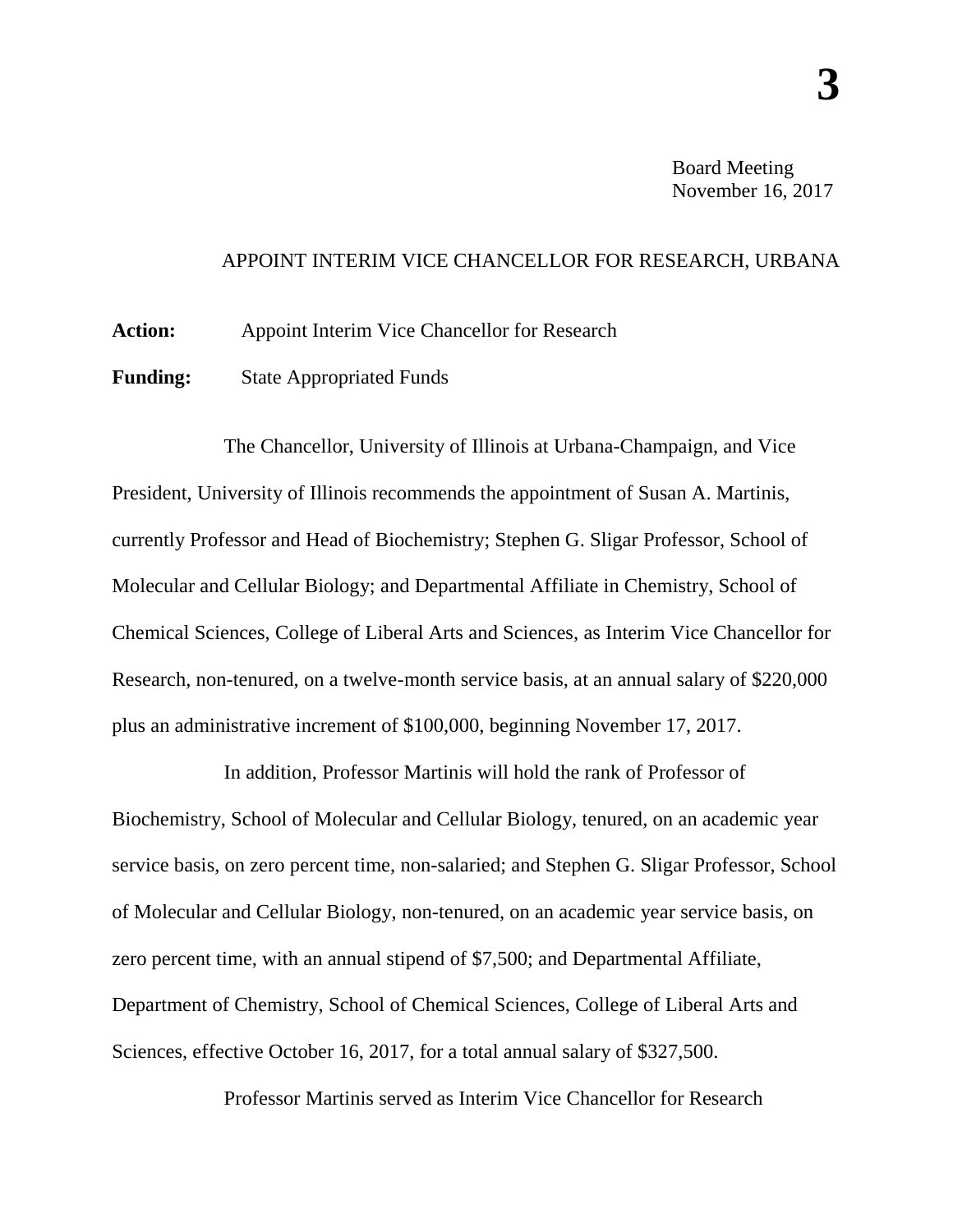Designate, October 16 through November 16, 2017, under the same conditions and salary arrangement. She succeeds Peter E. Schiffer who resigned effective October 15, 2017.

The Board action recommended in this item complies in all material respects with applicable State and federal laws, University of Illinois *Statutes*, *The General Rules Concerning University Organization and Procedure*, and Board of Trustees policies and directives.

The Executive Vice President and Vice President for Academic Affairs concurs with this recommendation.

The President of the University recommends approval.

(A biosketch follows.)